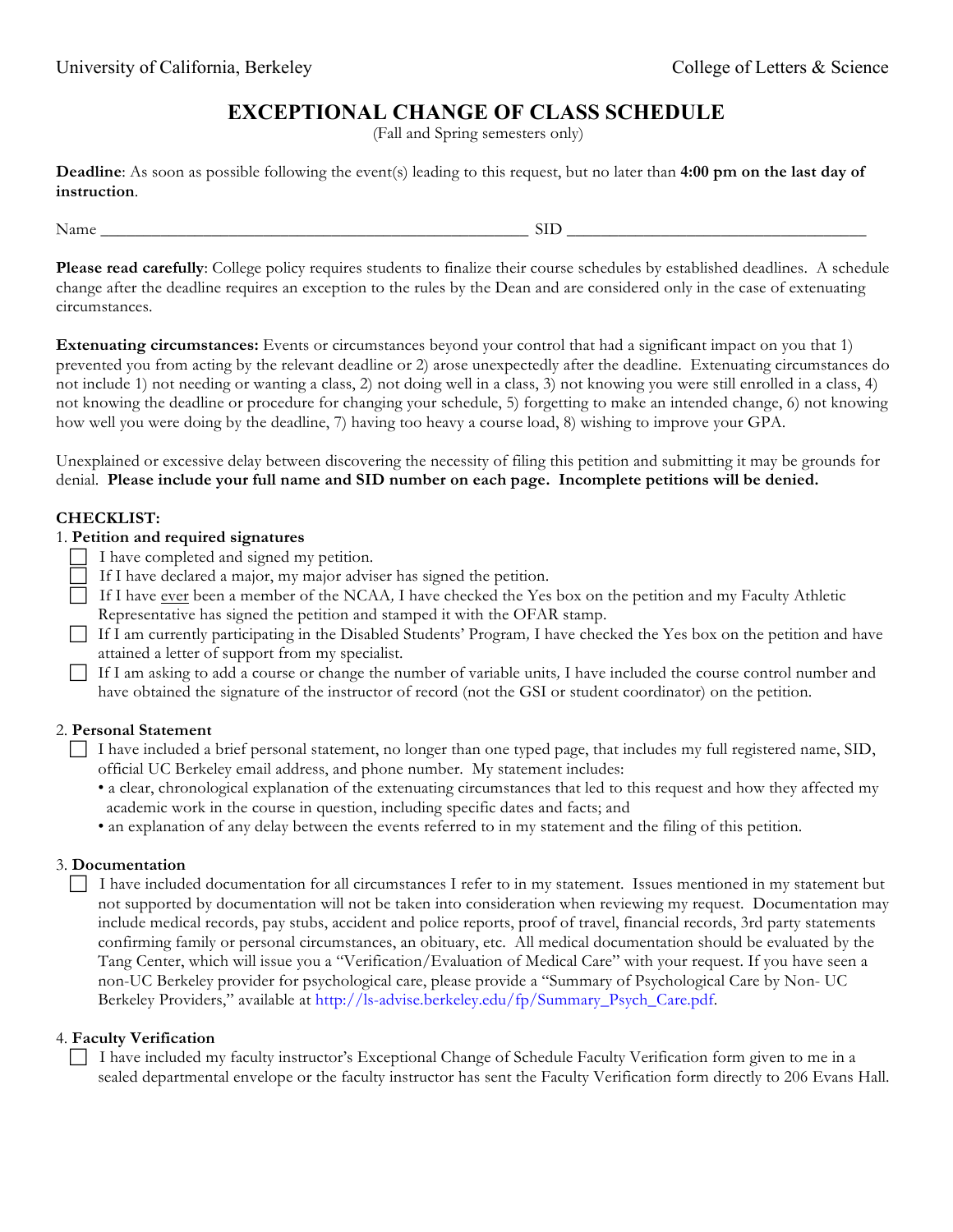

# **PETITION FOR EXCEPTIONAL CHANGE OF CLASS SCHEDULE**

Term:  $\Box$  Fall  $\Box$  Spring Year: 20

*\* Students requesting Dean's action for an in-progress summer term should go directly to the Summer Session Office in 22 W heeler Hall. Do not use this petition.*

## **SEE REVERSE FOR INSTRUCTIONS. USE ONE FORM PER SEMESTER.**

Student name (please print) Student ID number

Email address (required for response) Phone number

**TOTAL NUMBER OF UNITS ON CLASS LIST AFTER CHANGE:**

Have you ever been an active intercollegiate (NCAA) student-athlete at Cal?  $\Box$  Yes  $\Box$  No

Are you currently registered with the Disabled Students Program?  $\Box$  Yes  $\Box$  No

#### **TO BE ADDED**

| <b>CCN</b> | Lab/Disc CCN | Dept | Course $#$ | Sec | Units | P/NP(y/n) | Instructor's Signature | Date |
|------------|--------------|------|------------|-----|-------|-----------|------------------------|------|
|            |              |      |            |     |       |           |                        |      |
|            |              |      |            |     |       |           |                        |      |
|            |              |      |            |     |       |           |                        |      |

#### **TO BE DROPPED**

| <b>CCN</b> | Dept | Course # |
|------------|------|----------|
|            |      |          |
|            |      |          |
|            |      |          |

#### **TO CHANGE UNITS IN A VARIABLE UNIT COURSE**

| <b>CCN</b> | Dept | Course # | sec | Units<br>former new | P/NP | Instructor's Signature | Date |  |
|------------|------|----------|-----|---------------------|------|------------------------|------|--|
|            |      |          |     |                     |      |                        |      |  |

#### **TO CHANGE GRADING OPTION**

| <b>CCN</b> | Dept | $\vert$ Course # $\vert$ Desired option |  |  |
|------------|------|-----------------------------------------|--|--|
|            |      | $\Box$ Letter $\Box$ P/NP               |  |  |
|            |      | $\Box$ Letter $\Box$ P/NP               |  |  |

#### **REQUIRED SIGNATURES** (see reverse for instructions)

| Student                                |  |  |  |      |  | Date                          |                          | <b>International Student Adviser</b> |  |  |  |  |      |  |      | Date |        |  |  |  |
|----------------------------------------|--|--|--|------|--|-------------------------------|--------------------------|--------------------------------------|--|--|--|--|------|--|------|------|--------|--|--|--|
| Major adviser                          |  |  |  | Date |  |                               | Summer sessions official |                                      |  |  |  |  |      |  | Date |      |        |  |  |  |
| <b>Faculty Athletic Representative</b> |  |  |  | Date |  | Dean or Dean's representative |                          |                                      |  |  |  |  | Date |  |      |      |        |  |  |  |
| Reviewed by                            |  |  |  |      |  |                               |                          | Date                                 |  |  |  |  |      |  |      |      |        |  |  |  |
|                                        |  |  |  |      |  |                               |                          |                                      |  |  |  |  |      |  |      |      | €<br>∠ |  |  |  |



.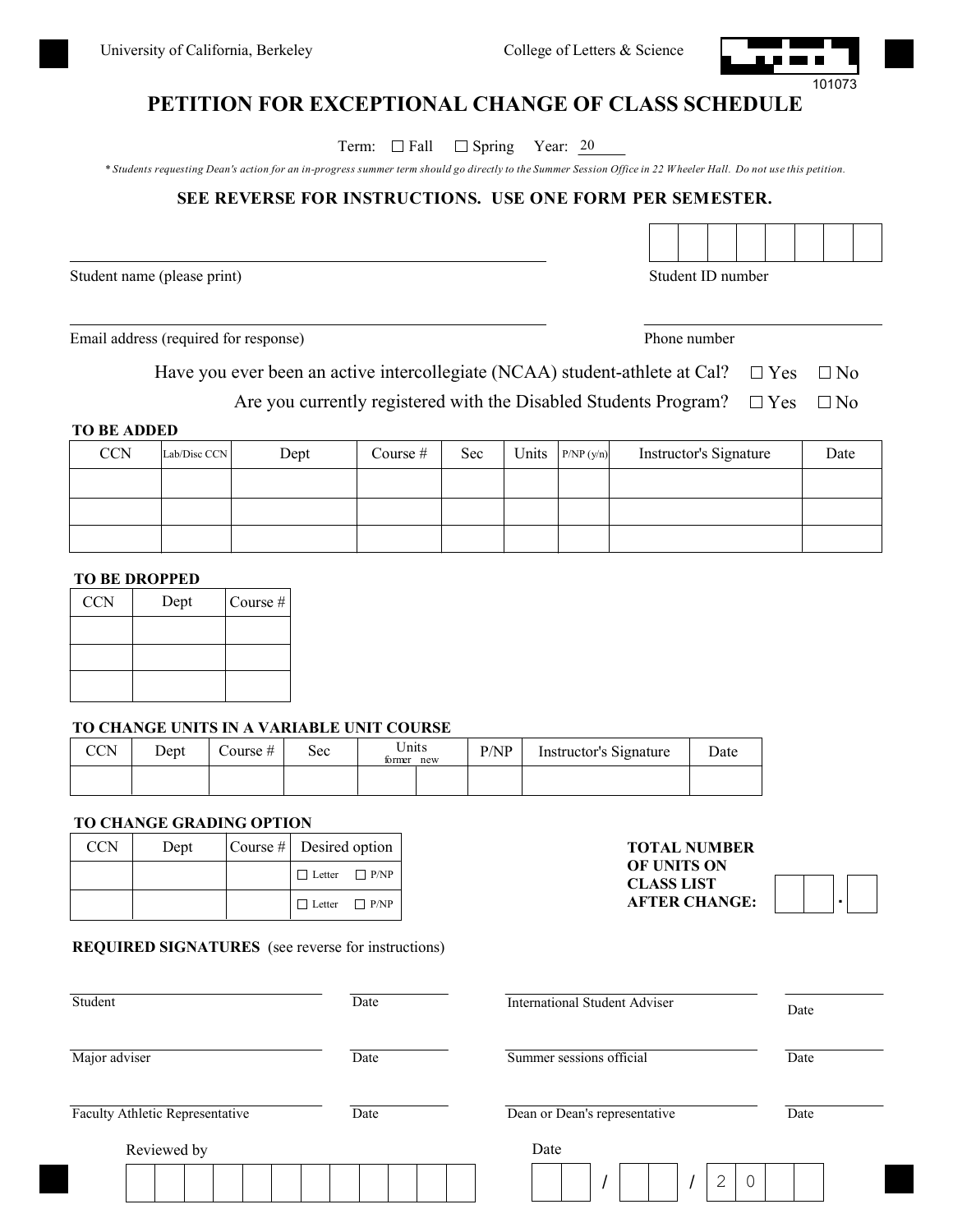**Be sure to read the Frequently Asked Questions handout entitled "Changes to the Class**  Schedule" found on the Letters and Science Undergraduate Advising website at http://lsadvise.berkeley.edu/faq/changesched.html for more information.

# **SUBMISSION AND NOTIFICATION**

Please submit your packet to the College of Letters and Science, Office of Undergraduate Advising, 206 Evans Hall #2924, Berkeley, CA 94720-2924.

# **You will be notified of the Dean's decision by email within 2 weeks after submission.**

# **NOTATIONS/FEES**

• Drops approved after the deadline will be indicated by a notation on the transcript. Fees for adding and dropping courses are automatically charged and reflected on CARS statements.

# **INTERNATIONAL STUDENTS**

• All nonimmigrant F-1 or J-1 visa holders requesting to drop to fewer than 13 units in a regular semester must meet with an International Student Adviser in the Berkeley International Office to obtain their signature on this petition before submission of your appeal.

# **STUDENT CONDUCT VIOLATIONS**

• You will not be allowed to drop a course in which you have been found responsible of a student conduct violation. If the dean grants a drop and you are later found responsible, the course will be reinstated to your record.

# **LIMITATIONS**

- You may not add courses numbered 197, 198, or 199 if you have not yet completed 60 units.
- No more than 4 units of courses numbered 98, 99, 198, and 199 may be taken in a single term.